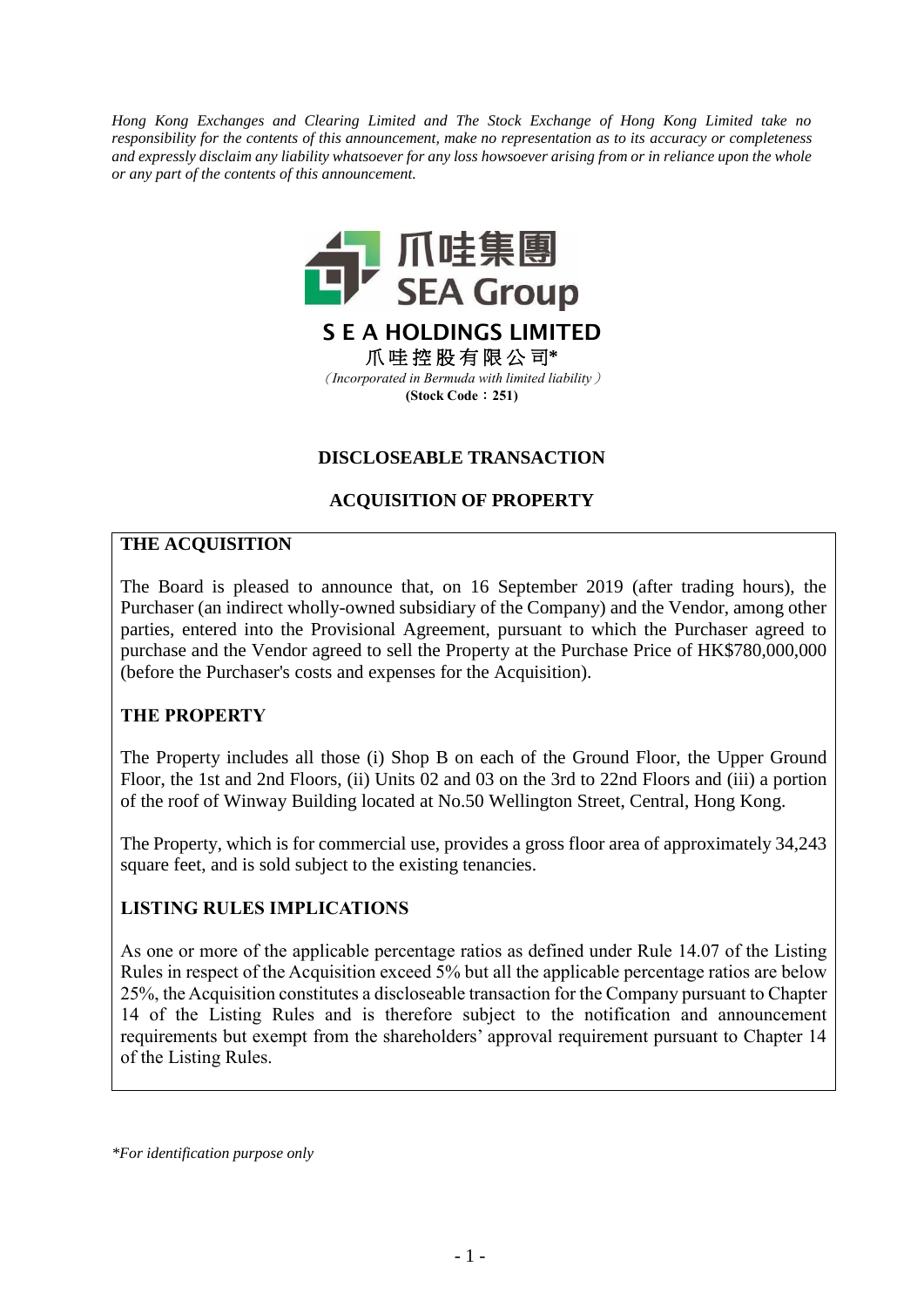#### **THE ACQUISITION**

The Board is pleased to announce that, on 16 September 2019 (after trading hours), the Purchaser (an indirect wholly-owned subsidiary of the Company) and the Vendor, among other parties, entered into the Provisional Agreement, pursuant to which the Purchaser agreed to purchase and the Vendor agreed to sell the Property at the Purchase Price of HK\$780,000,000 (before the Purchaser's costs and expenses for the Acquisition).

#### **THE PROVISIONAL AGREEMENT**

The principal terms of the Provisional Agreement are summarized as follows:

| <b>Date</b>                      | 16 September 2019 (after trading hours)                                                                                                                                                                                                                                                                                                                                                                                                                                                     |  |
|----------------------------------|---------------------------------------------------------------------------------------------------------------------------------------------------------------------------------------------------------------------------------------------------------------------------------------------------------------------------------------------------------------------------------------------------------------------------------------------------------------------------------------------|--|
| <b>Parties</b>                   | (1) the Purchaser<br>(2) the Vendor, being the sole legal and beneficial owner of the<br>Property<br>(3) a third party property agent                                                                                                                                                                                                                                                                                                                                                       |  |
|                                  | To the best of the Directors' knowledge, information and belief<br>and having made all reasonable enquiries, each of the Vendor,<br>the property agent and their respective ultimate beneficial<br>owners are third parties independent of the Company and its<br>connected persons.                                                                                                                                                                                                        |  |
| <b>Property to be acquired</b> : | The Property is being held under a government lease for a term<br>of 999 years commencing from 26 June 1843, and comprises all<br>those pieces or parcels of ground registered in the Land Registry<br>as Section C of Inland Lot No.998 and the Remaining Portion of<br>Section D of Inland Lot No.998, together with the messuages<br>erections and buildings thereon comprising a portion of the<br>building known as "Winway Building", No.50 Wellington<br>Street, Central, Hong Kong. |  |
|                                  | The Property shall be sold on an "as is" basis free from<br>encumbrances but subject to and with the benefit of all existing<br>tenancies.                                                                                                                                                                                                                                                                                                                                                  |  |
|                                  | To the best of the Directors' knowledge, information and belief<br>and having made all reasonable enquiries, each of existing<br>tenants of the Property and their ultimate beneficial owners are<br>third parties independent of, and not connected with, the<br>Company and its connected persons as at the date of this<br>announcement.                                                                                                                                                 |  |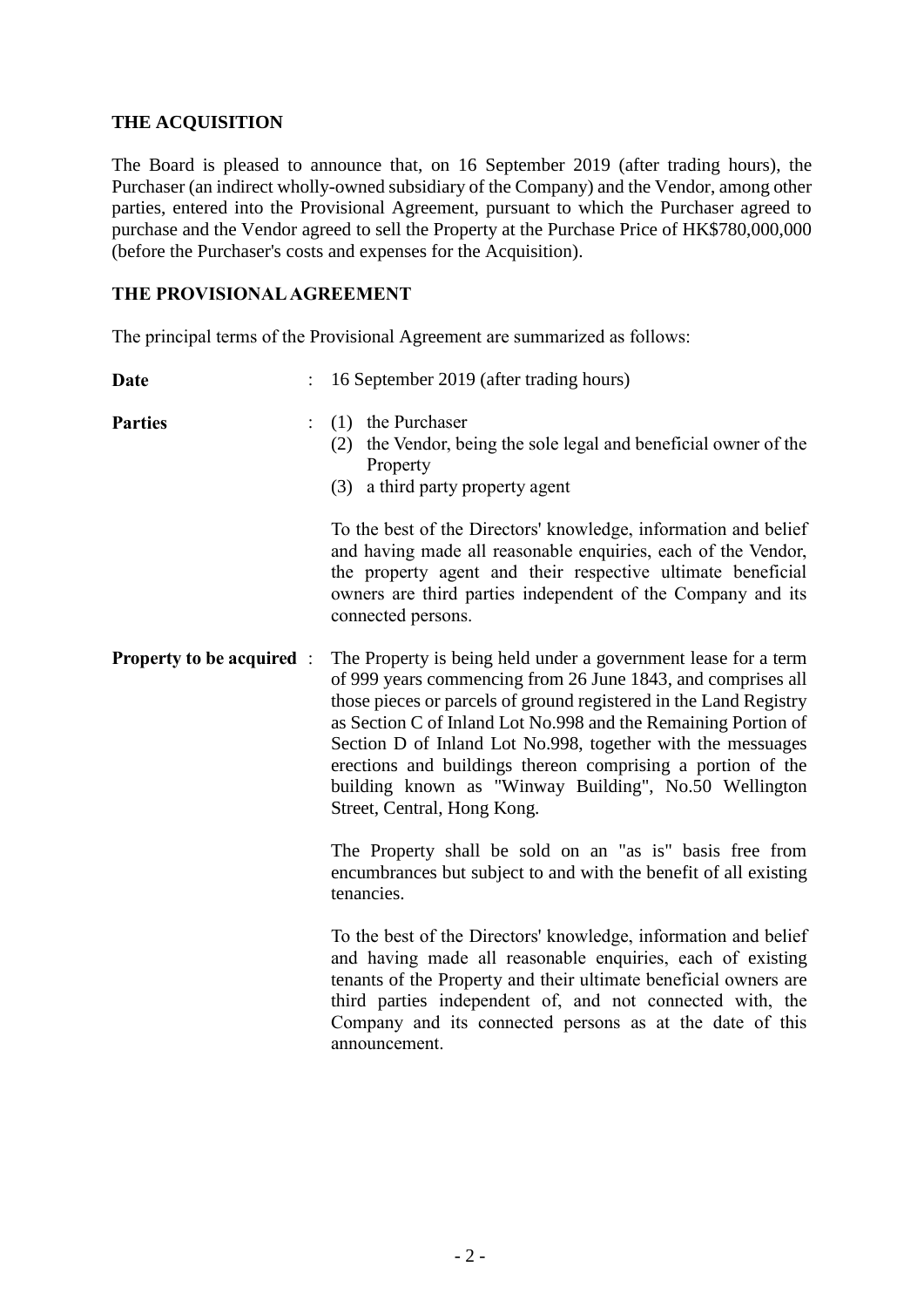| <b>Consideration and</b> |
|--------------------------|
| other sums payable;      |
| and term of payment      |

- : The Purchase Price for the Property is HK\$780,000,000, which shall be payable by the Purchaser to the Vendor in accordance with the following manner:
	- (1) HK\$39,000,000, being the initial deposit, was paid by the Purchaser to the solicitors of the Vendor as stakeholders upon signing of the Provisional Agreement, which shall not be released to the Vendor until completion of the Acquisition;
	- (2) a further deposit of HK\$39,000,000 shall be paid by the Purchaser to the solicitors of the Vendor as stakeholders on or before 30 September 2019, which shall not be released to the Vendor until completion of the Acquisition; and
	- (3) the balance of the Purchase Price in the sum of HK\$702,000,000 shall be paid by the Purchaser to the Vendor on completion of the Acquisition.

In addition to the Purchase Price, the Purchaser shall also pay to the Vendor the Total Deposits upon completion of the Acquisition.

All rents (and other income) to be received and all outgoings to be discharged in respect of the Property up to and inclusive of the date of completion of the Acquisition and from and after that day shall be apportioned between the Vendor and the Purchaser.

It is expected that the aggregate amount of the Total Deposits and any net sum payable by the Purchaser to the Vendor in respect of any apportionment in accordance with the Provisional Agreement will not be significant.

The total consideration for the Acquisition is intended to be funded by the internal resources of the Group.

**Determination basis of the Purchase Price :** The Purchase Price was determined after arm's length negotiations between the Purchaser and the Vendor taking into account, among other things, (i) the location of the Property; (ii) market values of comparable properties in adjacent location; and (iii) expected rental income and potential for rental growth.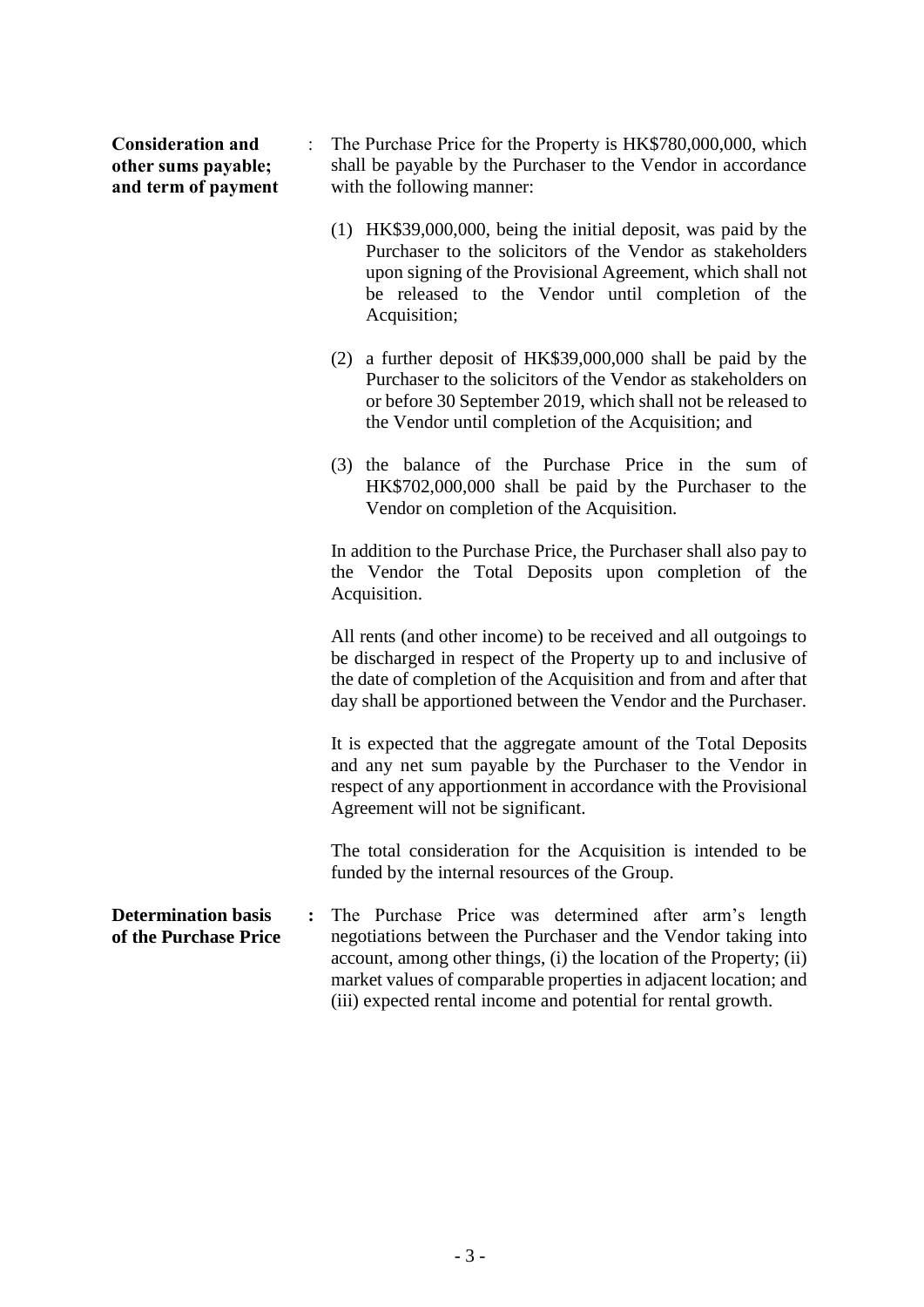| <b>Formal Agreement</b>    | $\ddot{\cdot}$ | The Vendor and the Purchaser agreed to enter into a formal<br>agreement for the Acquisition on or before 30 September 2019.<br>The Provisional Agreement is binding on all parties until the<br>formal agreement for the Acquisition has been entered into by<br>the Vendor and the Purchaser.                                                                                             |
|----------------------------|----------------|--------------------------------------------------------------------------------------------------------------------------------------------------------------------------------------------------------------------------------------------------------------------------------------------------------------------------------------------------------------------------------------------|
|                            |                | If the Vendor and the Purchaser are unable to agree on the terms<br>of the formal agreement for the Acquisition, the Provisional<br>Agreement shall constitute the formal agreement for the<br>Acquisition and be binding on all parties.                                                                                                                                                  |
| <b>Condition Precedent</b> |                | : There is no condition precedent to the completion of the<br>Acquisition.                                                                                                                                                                                                                                                                                                                 |
| Completion                 |                | : Completion of the Acquisition shall take place at or before<br>5:00 p.m. on such date no later than 31 October 2019, upon which<br>the Vendor shall execute one property assignment of the Property<br>to the Purchaser only.                                                                                                                                                            |
| Lease back                 |                | Immediately after the completion of the Acquisition, the Vendor<br>and the Purchaser agreed that they shall enter into a tenancy<br>agreement pursuant to which the Purchaser shall grant a tenancy<br>of Units 02 and 03 on 9th Floor of the building of which the<br>Property forms part to the Vendor for a term of one year<br>commencing from the completion date of the Acquisition. |

## **REASONS FOR AND BENEFITS OF THE ACQUISITION**

The Company has always been focused on property development and property investment projects. It is the Group's strategy to review and optimise its property portfolio from time to time with a view to achieving the greatest value for its Shareholders. The Board considers the Acquisition to be an excellent opportunity for the Company to acquire a high quality commercial property at a prime location on the Hong Kong Island with a stable rental income, which would enable the Group to achieve a reasonable return from rental income and provide an opportunity for the Group to expand its property portfolio by the addition of Hong Kong local properties with a view to maximizing its value for the Shareholders.

In light of the above, the Directors consider that the terms of the Provisional Agreement and the Acquisition are fair and reasonable and in the interest of the Company and the Shareholders taken as a whole.

## **INFORMATION ON THE PROPERTY**

The Property includes all those (i) Shop B on each of the Ground Floor, the Upper Ground Floor, the 1st and 2nd Floors, (ii) Units 02 and 03 on the 3rd to 22nd Floors and (iii) a portion of the roof of Winway Building located at No.50 Wellington Street, Central, Hong Kong.

The Property provides a gross floor area of approximately 34,243 square feet, accounting for approximately 59% of the gross floor area provided by Winway Building. The Property was completed in September 1998.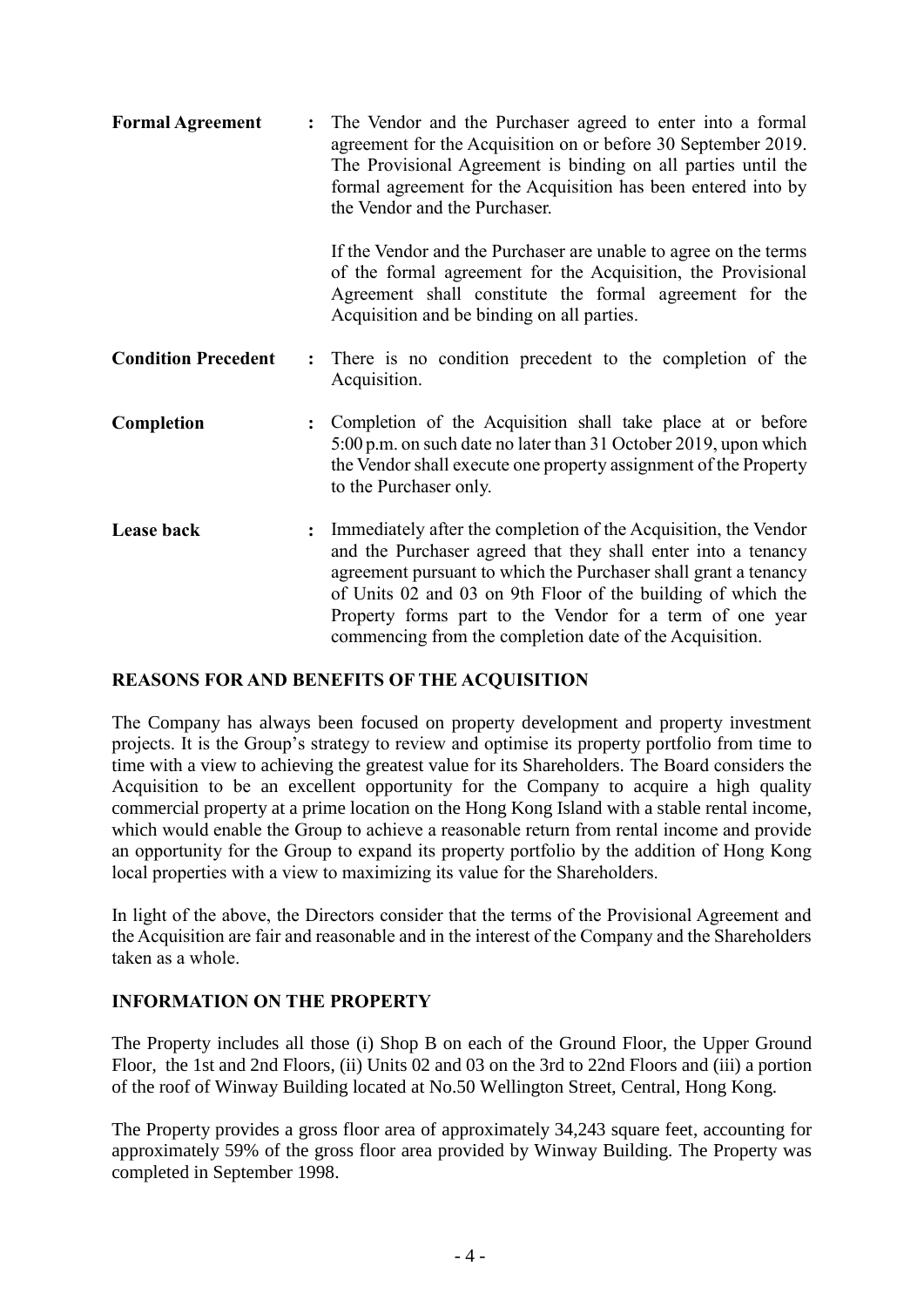Based on information provided by the Vendor, for the year ended 31 December 2018, the net rental income generated from the Property before and after taxation were approximately HK\$18.6 million and approximately HK\$15.5 million, respectively. For the year ended 31 December 2017, the net rental income generated from the Property before and after taxation were approximately HK\$15.6 million and HK\$13.0 million, respectively.

As of 16 September 2019, the Property is fully occupied.

After the completion of the Acquisition, the Company intended to record the Property as an investment property for long term investment purpose in its account at the cost of the Purchase Price (i.e. HK\$780,000,000), exclusive of such costs, outgoings and expenses to be borne by the Purchaser.

# **INFORMATION ON THE PARTIES**

The Purchaser is an indirect wholly-owned subsidiary of the Company and has not previously carried on any business activities. The Company acts as an investment holding company, and the activities of its principal subsidiaries are property investment, property development, hotel operation and financial investment. The Group currently operates in Hong Kong, Australia and the United Kingdom.

The Vendor is an investment company incorporated in Hong Kong.

## **LISTING RULES IMPLICATIONS**

As one or more of the applicable percentage ratios as defined under Rule 14.07 of the Listing Rules in respect of the Acquisition exceed 5% but all the applicable percentage ratios are below 25%, the Acquisition constitutes a discloseable transaction for the Company pursuant to Chapter 14 of the Listing Rules and is therefore subject to the notification and announcement requirements but exempt from the shareholders' approval requirement pursuant to Chapter 14 of the Listing Rules.

## **DEFINITIONS**

In this announcement, unless the context requires otherwise, the following expressions have the following meanings:

| "Acquisition" | the acquisition of the Property by the Purchaser pursuant<br>to the terms and conditions of the Provisional Agreement<br>or (if the Formal Agreement is entered into pursuant to<br>the Provisional Agreement), the Formal Agreement; |
|---------------|---------------------------------------------------------------------------------------------------------------------------------------------------------------------------------------------------------------------------------------|
| "Board"       | the board of Directors of the Company;                                                                                                                                                                                                |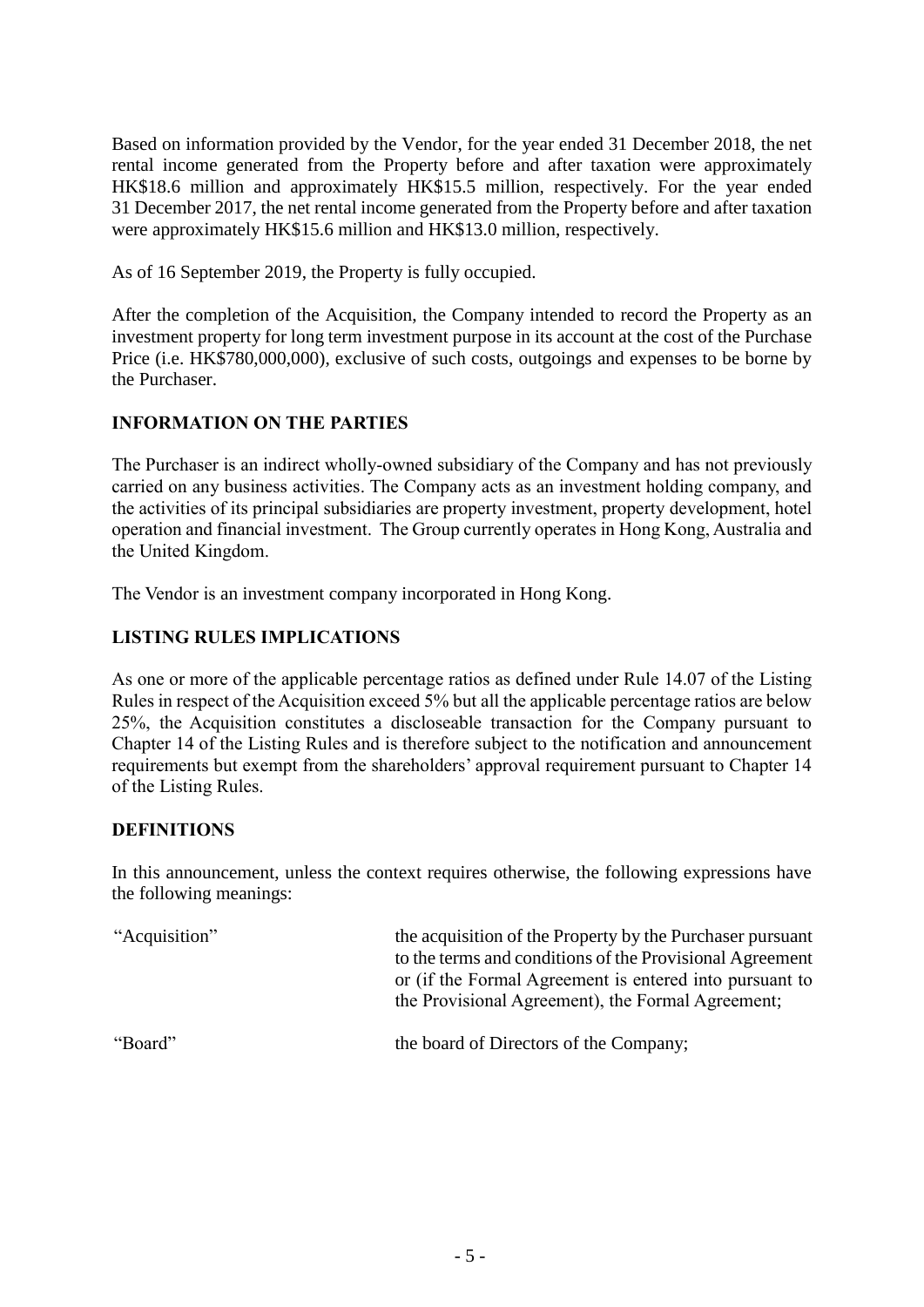| "Company"             | S E A Holdings Limited, an exempted company<br>incorporated in Bermuda with limited liability, the<br>shares of which are listed and traded on the Main Board<br>of the Stock Exchange (Stock code: 251);                                                                                                                                                                                                                                                                                                   |
|-----------------------|-------------------------------------------------------------------------------------------------------------------------------------------------------------------------------------------------------------------------------------------------------------------------------------------------------------------------------------------------------------------------------------------------------------------------------------------------------------------------------------------------------------|
| "connected person(s)" | has the meaning ascribed thereto under the Listing<br>Rules;                                                                                                                                                                                                                                                                                                                                                                                                                                                |
| "Director(s)"         | the director(s) of the Company;                                                                                                                                                                                                                                                                                                                                                                                                                                                                             |
| "Formal Agreement"    | the formal agreement (incorporating the terms of the<br>Provisional Agreement and such other terms and<br>conditions as shall be mutually agreed by the Vendor and<br>the Purchaser) to be entered into between the Vendor and<br>the Purchaser for the Acquisition or, if the Vendor and<br>the Purchaser are unable to agree on the terms of the<br>formal agreement for the Acquisition, the Provisional<br>Agreement shall constitute the formal agreement for the<br>sale and purchase of the Property |
| "Group"               | the Company and its subsidiaries;                                                                                                                                                                                                                                                                                                                                                                                                                                                                           |
| "HK\$"                | Hong Kong dollars, the lawful currency of Hong Kong;                                                                                                                                                                                                                                                                                                                                                                                                                                                        |
| "Hong Kong"           | the Hong Kong Special Administrative Region of the<br>People's Republic of China;                                                                                                                                                                                                                                                                                                                                                                                                                           |
| "Listing Rules"       | the Rules Governing the Listing of Securities on the<br>Stock Exchange;                                                                                                                                                                                                                                                                                                                                                                                                                                     |
| "Purchaser"           | Easy Mega Investment Limited 順萬投資有限公司, a<br>company incorporated in Hong Kong with limited<br>liability, which is an indirect wholly-owned subsidiary<br>of the Company;                                                                                                                                                                                                                                                                                                                                    |
| "Purchase Price"      | the purchase price payable by the Purchaser to the<br>Vendor for the Property under the Acquisition, being<br>HK\$780,000,000;                                                                                                                                                                                                                                                                                                                                                                              |
| "Property"            | all those pieces or parcels of ground registered in the<br>Land Registry as Section C of Inland Lot No.998 and the<br>Remaining Portion of Section D of Inland Lot No.998,<br>together with the messuages erections and buildings<br>thereon comprising a portion of the building known as<br>"Winway Building", No.50 Wellington Street, Central,<br>Hong Kong;                                                                                                                                            |